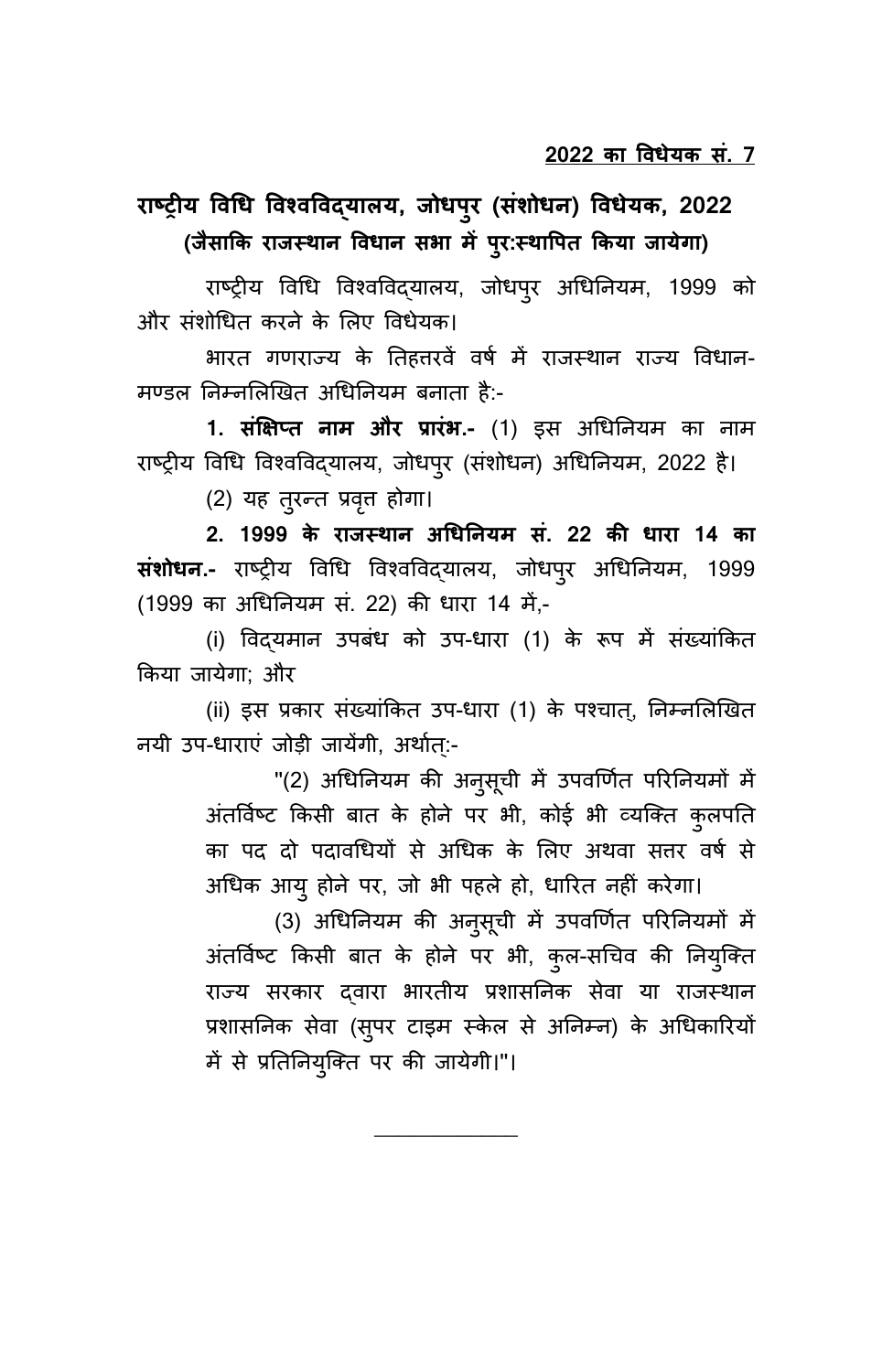### उद्देश्यों और कारणों का कथ**न**

राजस्थान राज्य में राष्ट्रीय विधि विश्वविद्यालय की स्थापना के लिए उपबंध करने हेत् 1999 में राज्य विधान-मण्डल दवारा राष्ट्रीय विधि विश्वविद्यालय, जोधपुर अधिनियम, 1999 अधिनियमित किया गया था।

क्लपति की नियुक्ति और शक्तियों से संबंधित विद्यमान परिनियम कुलपति की नियुक्ति के लिए ऊपरी आयु सीमा का तो उपबंध करता है किन्त् इसमें कुलपति की पदावधि की संख्या पर कोई अधिकतम सीमा विद्**यमान नहीं है। कुलपति की पदावधि की संख्या** पर अधिकतम सीमा का उपबंध करने के लिए राज्य सरकार ने उसके परिनियम को संशोधित करने की शक्ति को आरक्षित करने का विनिश्चय किया है। इसके अतिरिक्त, राज्य सरकार का यह मानना है कि विश्वविद्यालय के साथ बेहतर समन्वय के लिए विश्वविद्यालय के क्ल-सचिव की नियुक्ति भारतीय प्रशासनिक सेवा या राजस्थान प्रशासनिक सेवा के अधिकारियों में से की जानी चाहिए।

तदन्सार, राष्ट्रीय विधि विश्वविद्यालय, जोधपूर अधिनियम, 1999 की विदयमान धारा 14 संशोधित की जानी प्रस्तावित है। यह विधेयक पूर्वोक्त उद्देश्यों की प्राप्ति के लिए ईप्सित है। अत: विधेयक प्रस्तुत है।

राजेंद्र सिंह यादव,

प्रभारी मंत्री।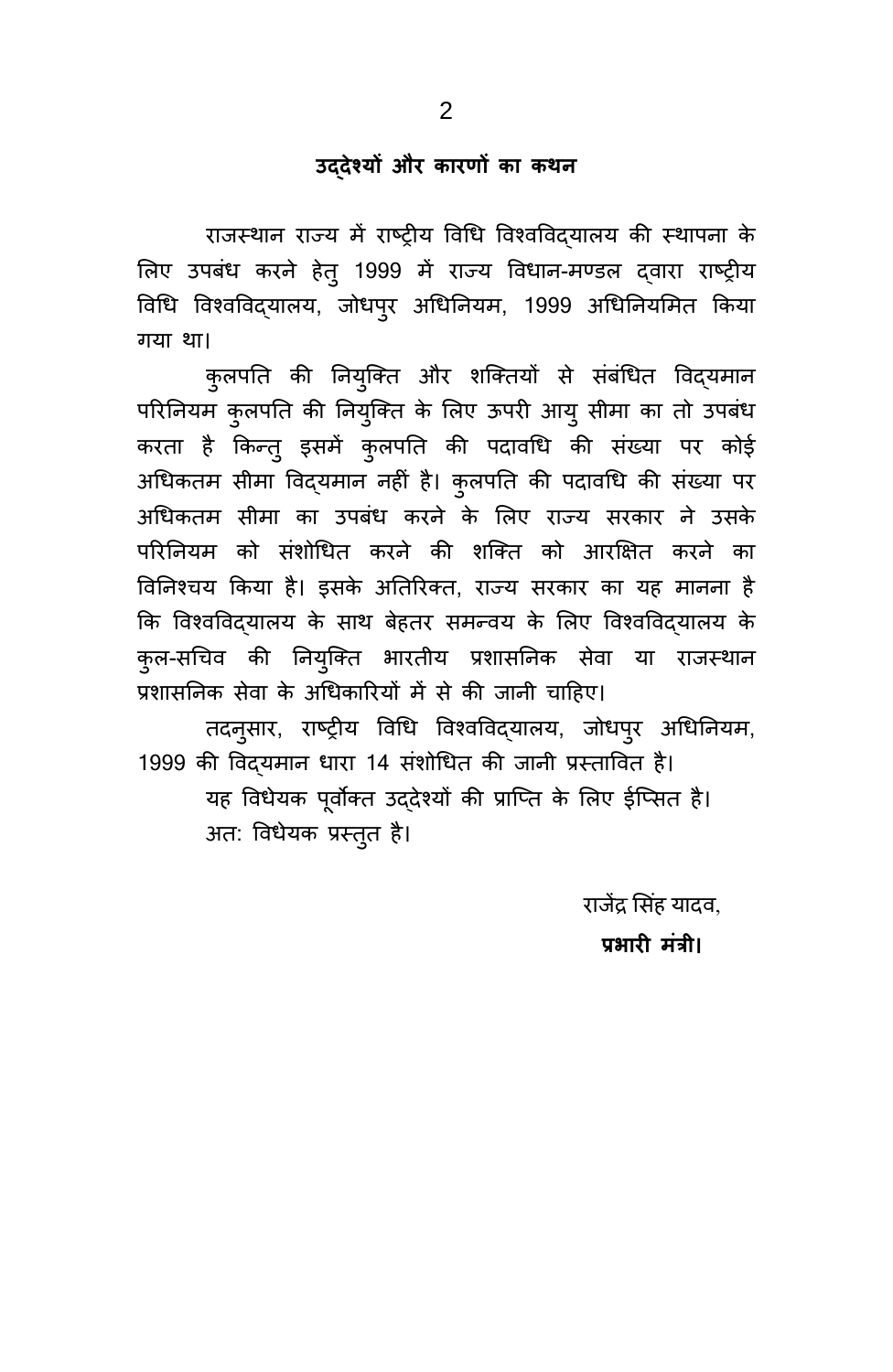राष्ट्रीय विधि विश्वविद्**यालय, जोधपुर विधेयक, 1999 (1999** का अधिनियम सं. 22) से लिये गये उद्**धरण XX XX XX XX XX** 14. विश्वविद्**यालय के अधिकारी.-** विश्वविद्**यालय के अधिकारी** निम्नलिखित होंगे, अर्थात्:-(क) कुलपति; (ख) कुल-सचिव; (ग) वित अधिकारी;

- (घ) परीक्षा-नियंत्रक; और
- (ङ) ऐसे अन्य अधिकारी जो विनियमों दवारा विहित किये जायें।

| XX | XX | vv<br>$\lambda$ | XX | XX |
|----|----|-----------------|----|----|
|    |    |                 |    |    |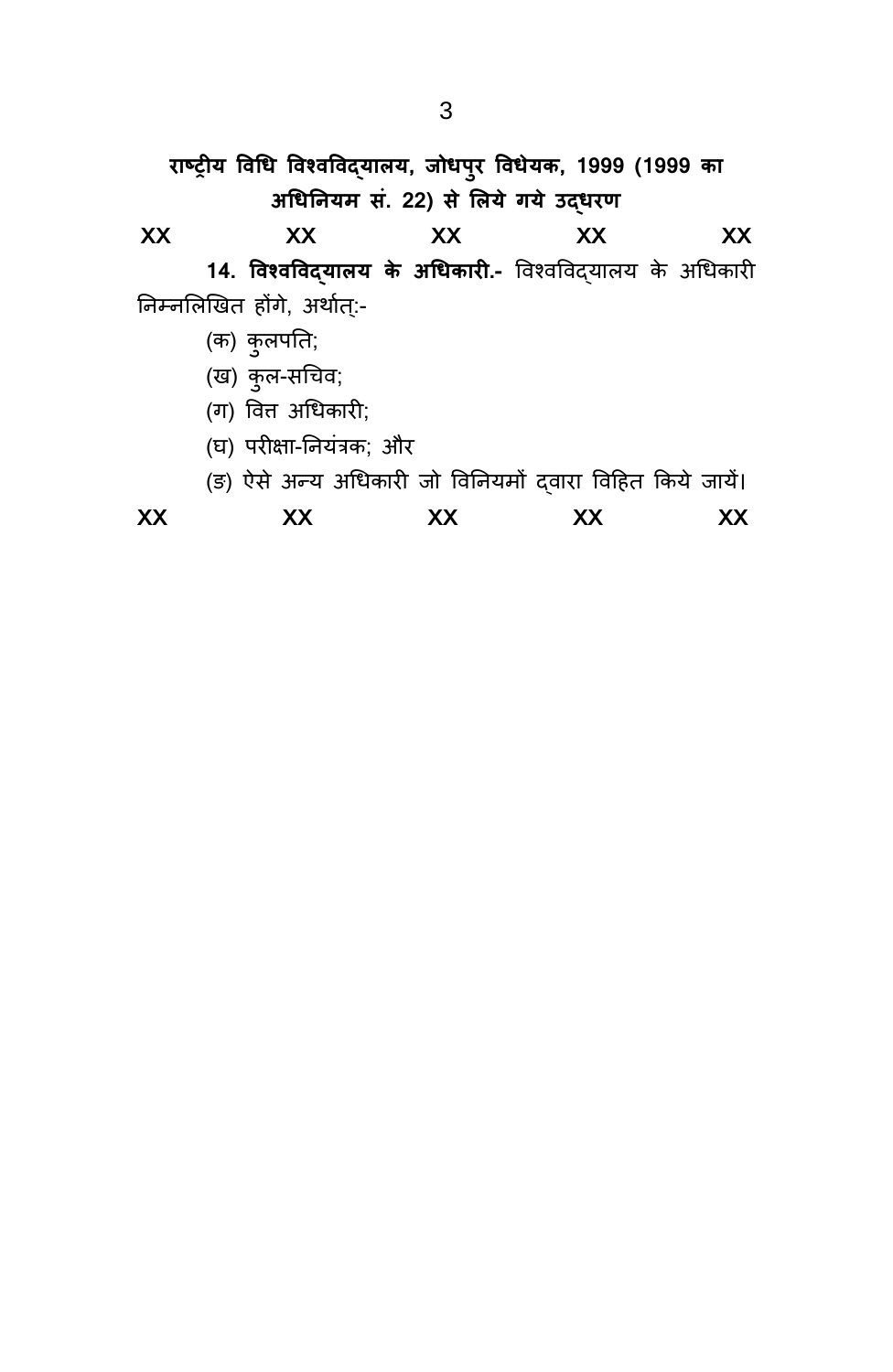## (Authorised English Translation) **THE NATIONAL LAW UNIVERSITY, JODHPUR (AMENDMENT) BILL, 2022**

(To be introduced in the Rajasthan Legislative Assembly)

*A*

#### *Bill*

*further to amend the National Law University, Jodhpur Act, 1999.*

Be it enacted by the Rajasthan State Legislature in the Seventythird Year of the Republic of India, as follows:-

**1. Short title and commencement.-** (1) This Act may be called the National Law University, Jodhpur (Amendment) Act, 2022.

(2) It shall come into force at once.

**2. Amendment of section 14, Rajasthan Act No. 22 of 1999.-** In section 14 of the National Law University, Jodhpur Act, 1999 (Act No. 22 of 1999),-

(i) the existing provision shall be numbered as sub-section (1); and

(ii) after sub-section (1), so numbered, the following new subsections shall be added, namely:-

> "(2) Notwithstanding anything contained in the Statutes set out in the SCHEDULE to the Act, no person shall hold the office of the Vice-Chancellor for more than two terms or beyond the age of seventy years, whichever is earlier.

> (3) Notwithstanding anything contained in the Statutes set out in the SCHEDULE to the Act, the Registrar shall be appointed by the State Government on deputation from amongst the officers of the Indian Administrative Service or the Rajasthan Administrative Service (not below super time scale).".

> > $\overline{\phantom{a}}$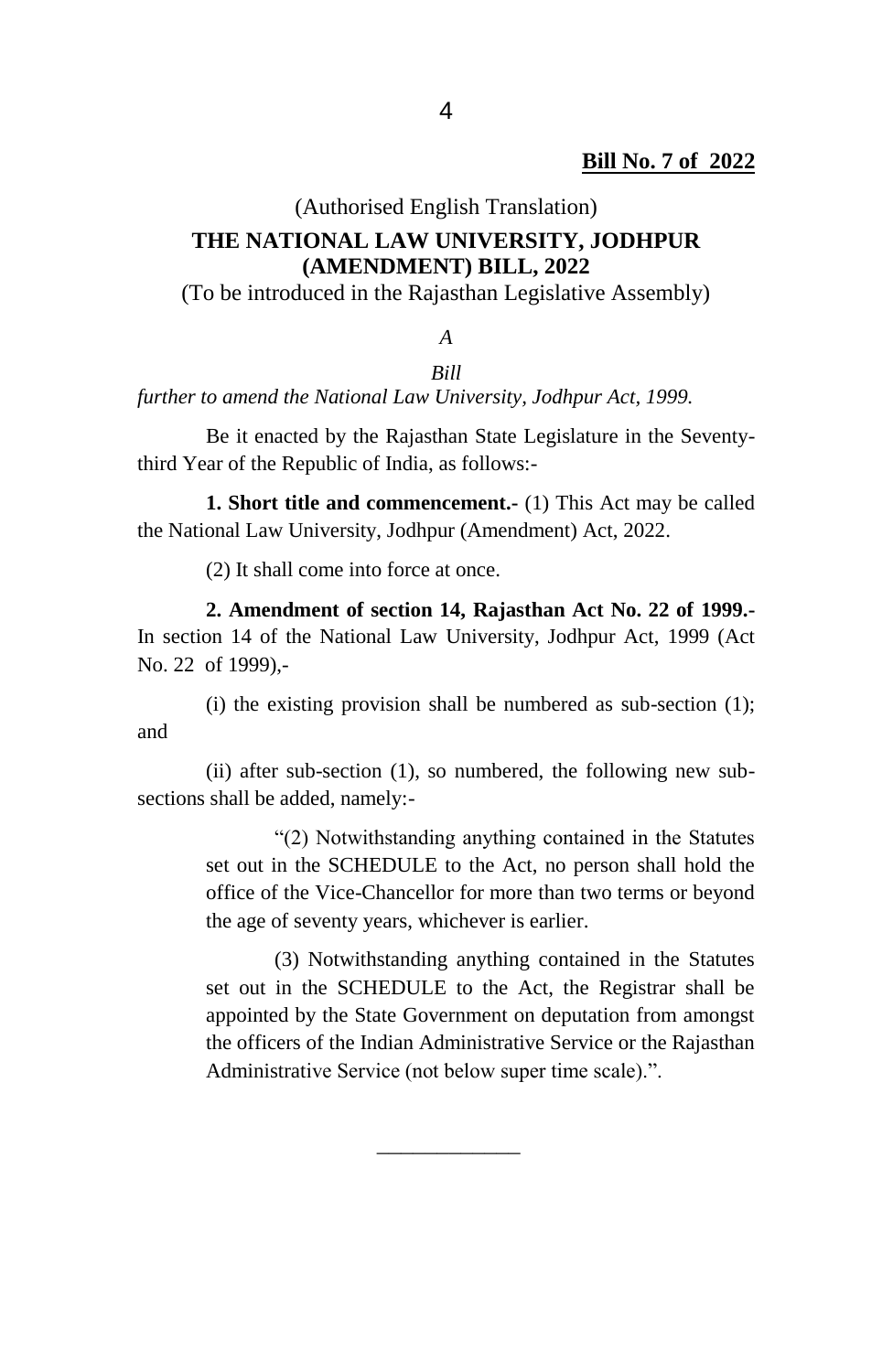#### **STATEMENT OF OBJECTS AND REASONS**

The National Law University, Jodhpur Act, 1999 was enacted by the State Legislature in 1999 providing for establishment of the National Law University in the State of Rajasthan.

The existing Statute regarding the appointment and powers of the Vice-Chancellor provides for upper age limit for appointment of Vice-Chancellor but there exists no cap on the number of terms of office of Vice-Chancellor. In order to provide cap on the number of terms of office of Vice-Chancellor, the State Government has decided to reserve the power of amending the Statute thereof. Further, the State Government feels that the Registrar of the University should be appointed from amongst the officers of the Indian Administrative Service or the Rajasthan Administrative Service for better coordination with the University.

Accordingly, the existing section 14 of the National Law University, Jodhpur Act, 1999 is proposed to be amended.

The Bill seeks to achieve the aforesaid objectives.

Hence the Bill.

राजेंद्र सिंह यादव, **Minister Incharge.**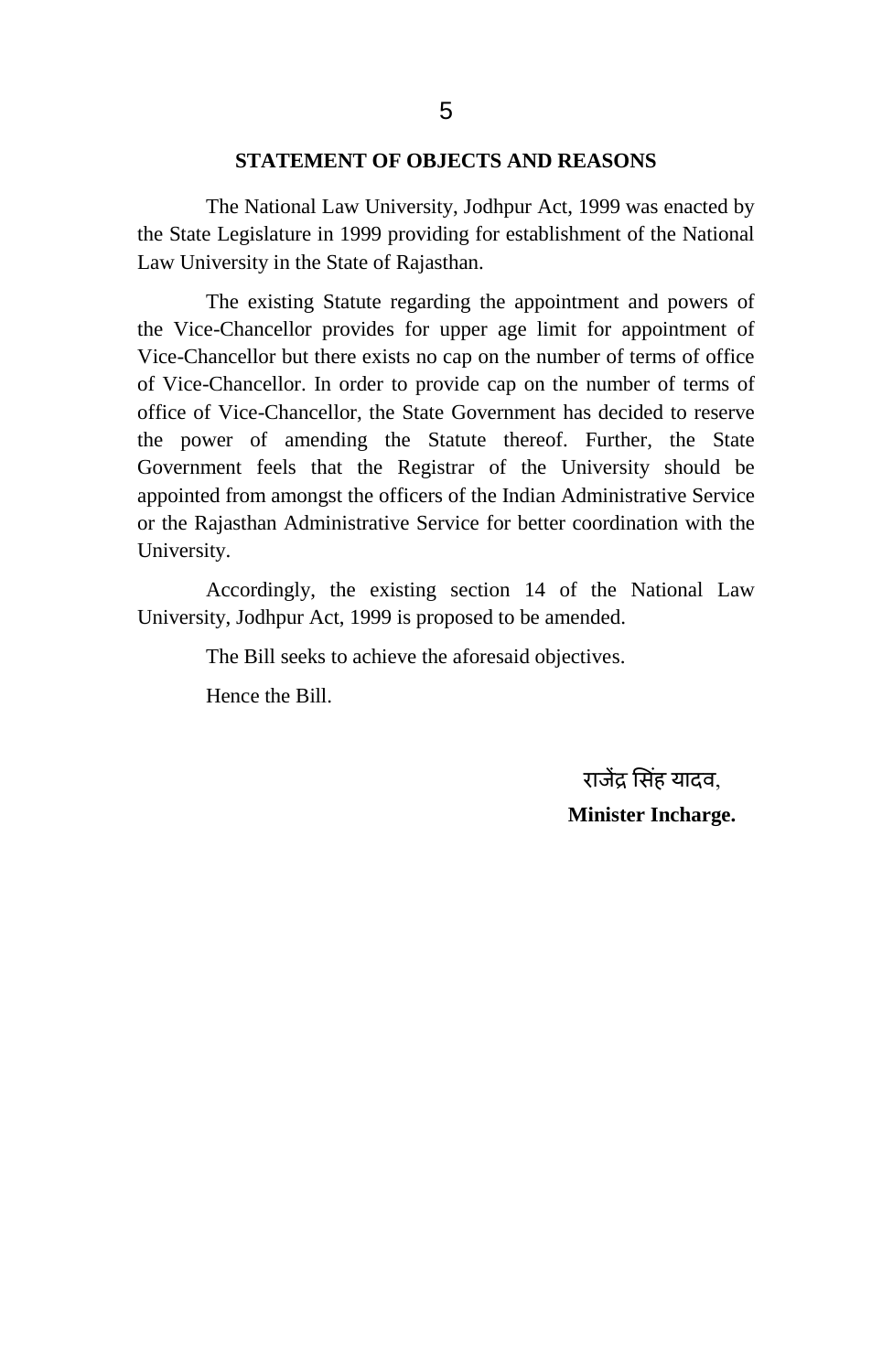### **EXTRACTS TAKEN FROM THE NATIONAL LAW UNIVERSITY, JODHPUR ACT, 1999**

#### **(Act No. 22 of 1999)**

| $\mathbf{V} \mathbf{V}$<br>л<br>×<br>. | ---- | $- - -$ | ----<br>↗ | $- - -$ |
|----------------------------------------|------|---------|-----------|---------|
|----------------------------------------|------|---------|-----------|---------|

**14. Officers of the University.-** The following shall be the officers of the University, namely:-

(a) the Vice-Chancellor,

(b) the Registrar,

(c) the Finance Officer,

(d) the Controller of Examinations, and

(e) such other officers as may be prescribed by regulations.

XX XX XX XX XX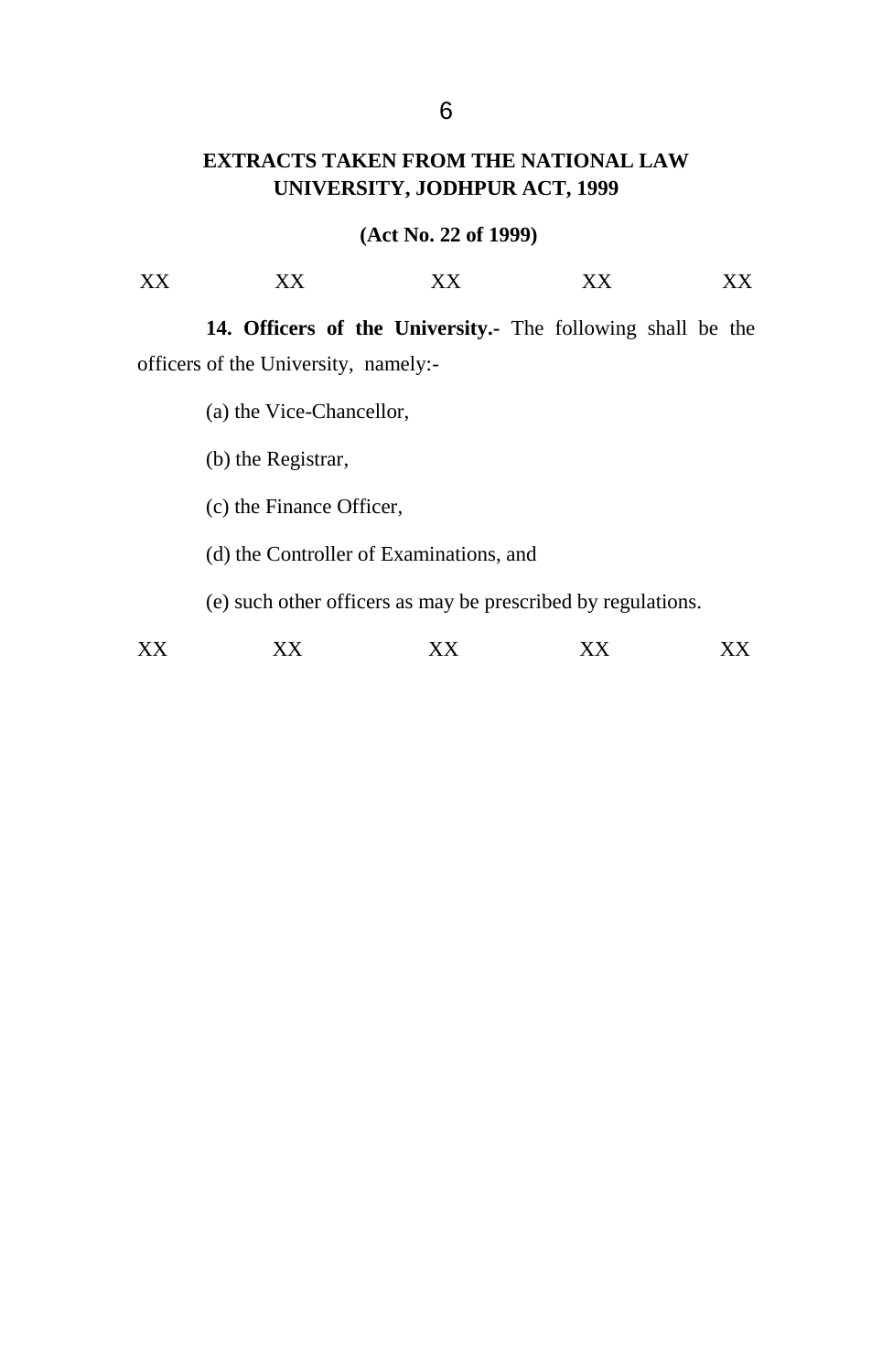**Bill No. 7 of 2022**

## **THE NATIONAL LAW UNIVERSITY, JODHPUR (AMENDMENT) BILL, 2022**

**(To be introduced in the Rajasthan Legislative Assembly)**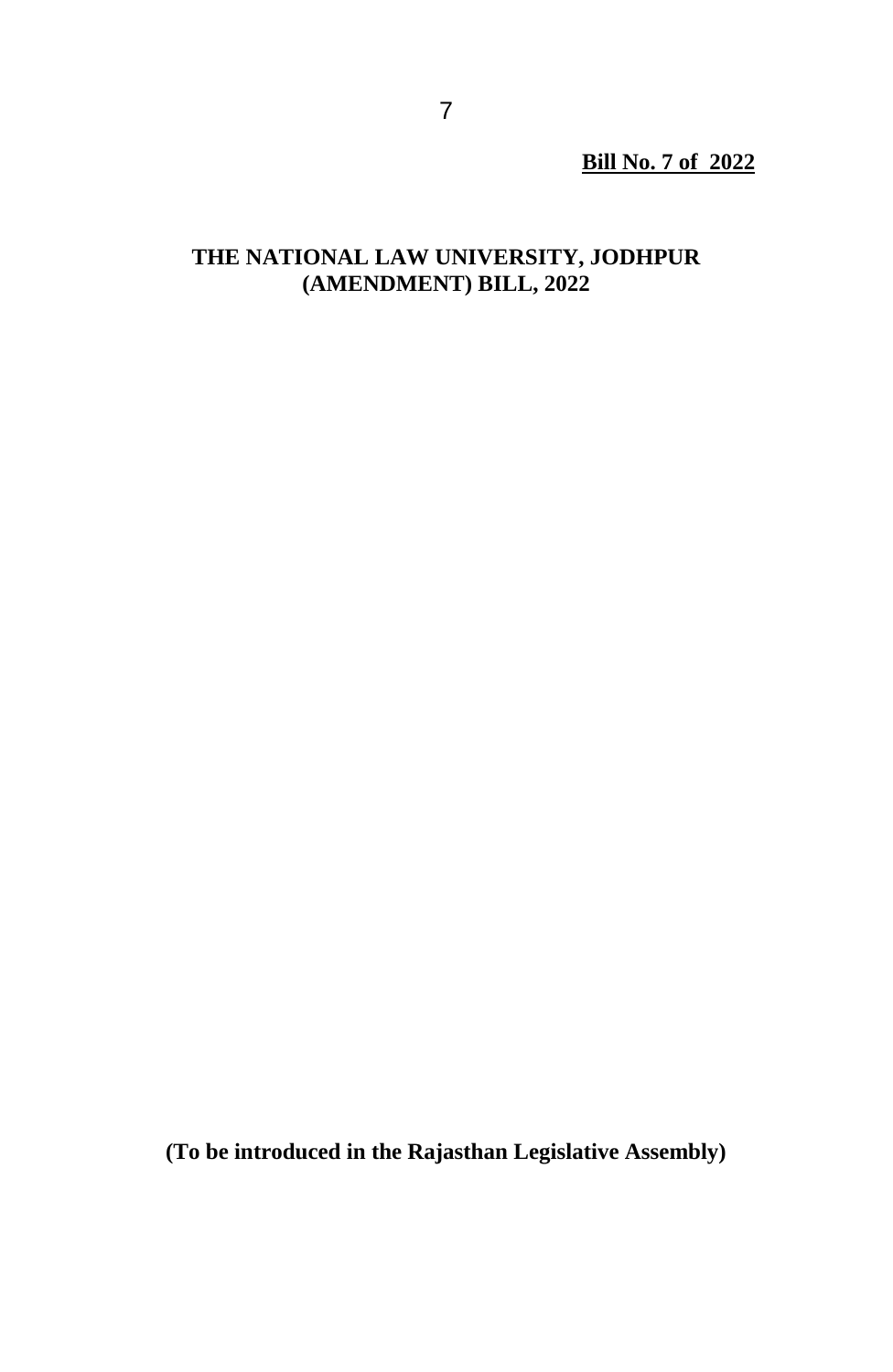### **RAJASTHAN LEGISLATIVE ASSEMBLY**

*A Bill*

*further to amend the National Law University, Jodhpur Act, 1999.*

(To be introduced in the Rajasthan Legislative Assembly)

\_\_\_\_\_\_\_\_\_\_

 $\mathcal{L}$  and  $\mathcal{L}$  and  $\mathcal{L}$ 

MAHAVEER PRASAD SHARMA,  **Secretary.**

(Rajendra Singh Yadav, **Minister-Incharge**)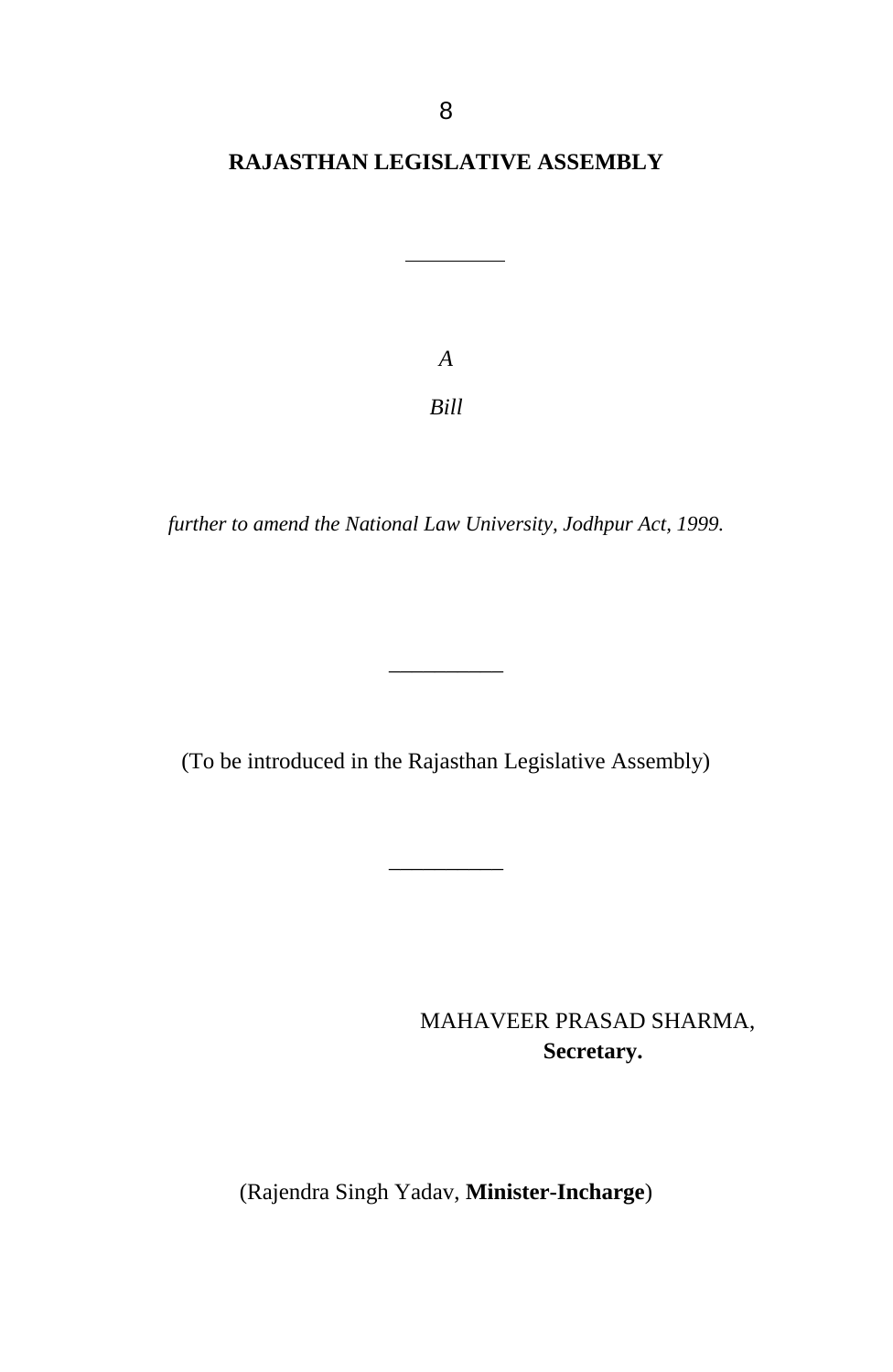<u>2022 का विधेयक सं. 7</u>

राष्ट्रीय विधि विश्वविद्यालय, जोधपुर (संशोधन) विधेयक, 2022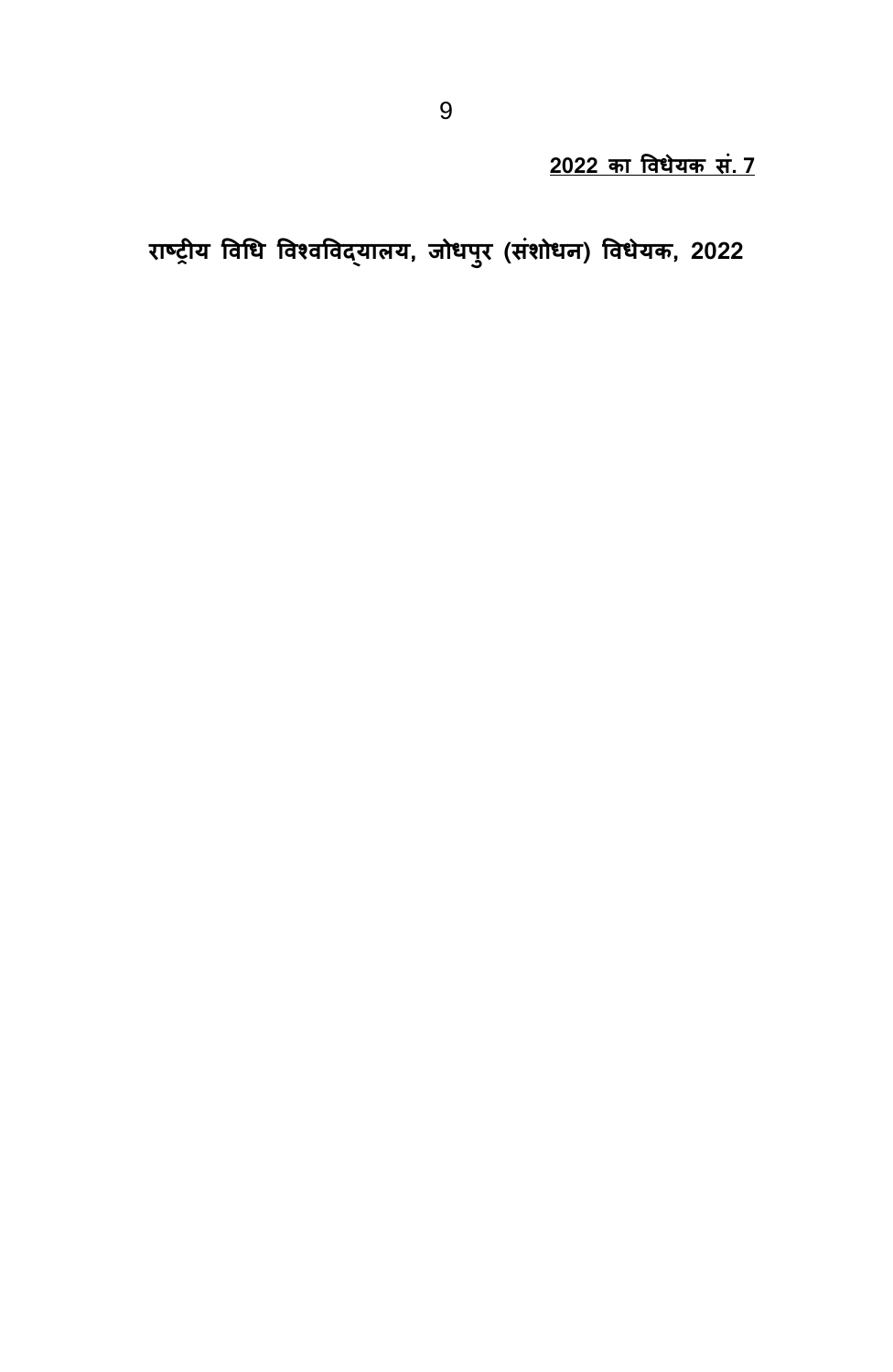(जैसाकि राजस्थान विधान सभा में पुरःस्थापित किया जायेगा)

**राोस् था) विधा) स ा**

राष्ट्रीय विधि विश्वविद्यालय, जोधपुर अधिनियम, 1999 को और संशोधित करने के लिए विधेयक ।

**(ोैसाकक राोस् था) विधा) स ा ं पुररःस्थावुक ककया ोाये ा)**

महावीर प्रसाद शर्मा, **सििि।**